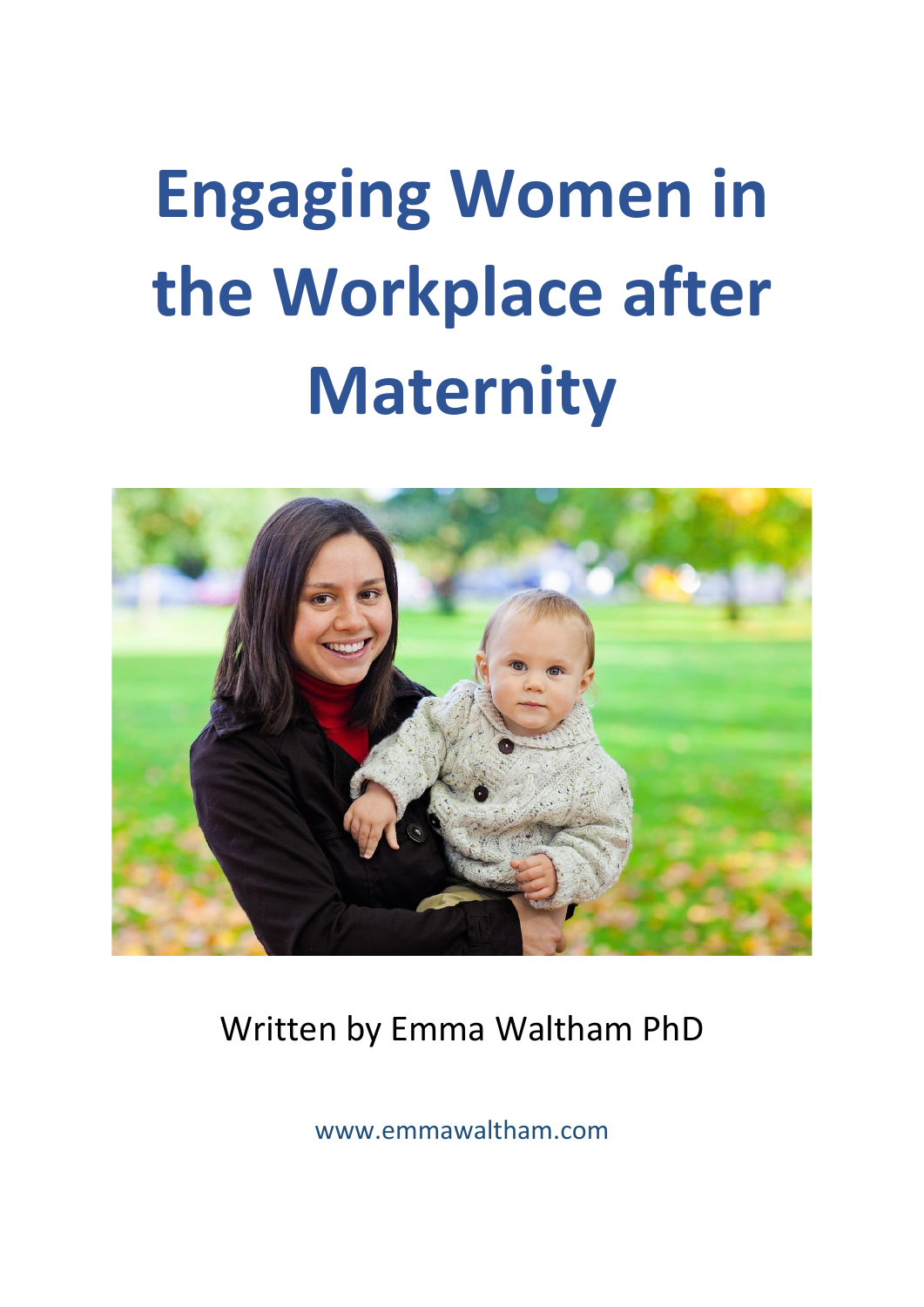## **Introduction**

There is a huge, untapped talent pool of women who are experienced and qualified, but who find it impossible after taking maternity leave to return to a role that fits their level of expertise.

It is estimated that there are 2 million women in the UK who are currently economically inactive, due to caring commitments.<sup>1</sup> Many have professional/managerial experience and qualifications. 2 In a survey of 25,000 people undertaken by PwC, 93% said that it was hard to combine a successful career with caring/childcare responsibilities.<sup>3</sup>

The impact of this is that a substantial number of highly educated and experienced women are in work, but have occupationally downgraded, in order to be able to work more flexibly.<sup>1</sup> The Resolution Foundation and Netmums<sup>4</sup> found in 2012 that 42% of degree holders felt they had to take a lower-skilled job in order to be able to work part time.

When surveyed, 76% of women said they would like to return to professional roles but face significant barriers in doing so.<sup>1</sup> While 74% of women on maternity leave intend to return to the same employer only 24% actually do when they have spent more than one year away from work. 5

Organisations are therefore losing talented women when they become mothers. Businesses that are not effectively engaging with this group are putting themselves at a disadvantage compared to competitors who are able to re-engage women after maternity.

Recruiting and retaining women returners positively impacts on:

- The female talent pipeline
- Age and gender diversity
- Productivity
- The gender pay gap
- Employee churn
- Skills gaps
- Creating a family-friendly culture.

This whitepaper reviews the current situation regarding women returners and explores how businesses can deal with this group differently in order to re-engage them and get them on a career fast track.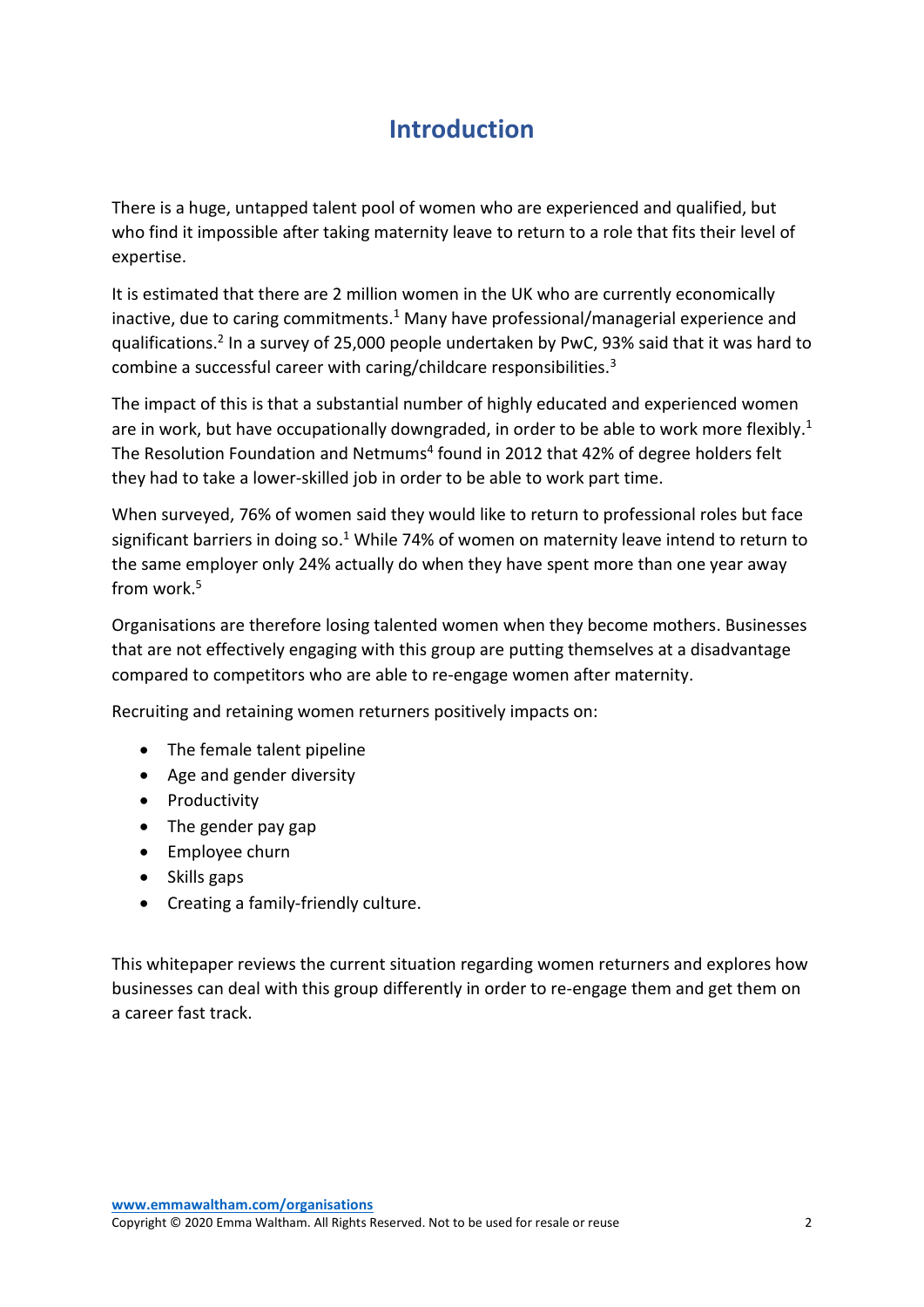## **Who are Women Returners?**

Women returners are those who have taken a break from their career but are now looking to go back into a professional role. Three-quarters of professional women on career breaks say they eventually want to return to work.<sup>1</sup> PwC estimates this to be a group of nearly half a million women. <sup>1</sup> This figure does not include women on maternity leave or those who have returned to lower-skilled employment.

In practice mothers find going back to professional work very difficult, if not impossible. Many remain unemployed or occupationally downgrade, that is they step off the career ladder and take on a role that doesn't match their qualifications and experience. This group is a huge, untapped talent pool.

> 52% changed industry or profession to find a more family-friendly employer<sup>5</sup>

Women returners are hindered in their aspiration to return to professional roles because they face significant barriers to re-entry:

*The perception of the employment gap*—recruiters often have a bias against those with career breaks, as they do not value past experience as much as experience gained more recently.

*There is a lack of high-skilled flexible and part-time roles*—79% say finding a more flexible job is a priority.<sup>5</sup> However, Timewise<sup>6</sup> found that only 10% of roles with a salary of more than £20,000 were advertised on a flexible basis. The situation is much worse for roles over £100,000, with only 2% being advertised as flexible.

> 87% consider a reputation for inclusive hiring and flexible working a top priority in a potential employer<sup>5</sup>

The financial implications of becoming a parent-a 2019 UNICEF report<sup>7</sup> found that the UK was one of the worst places in Europe for paid parental leave and affordable quality childcare. This makes it simply impossible for many families to afford full-time childcare.

*Cultural biases*—societal norms that assume the mother will take on the majority of childcare responsibilities impact on the choices women make on becoming parents. Families often do not realise that if the mother takes a break to care for children it is likely to have a profound and long-term effect on career progression.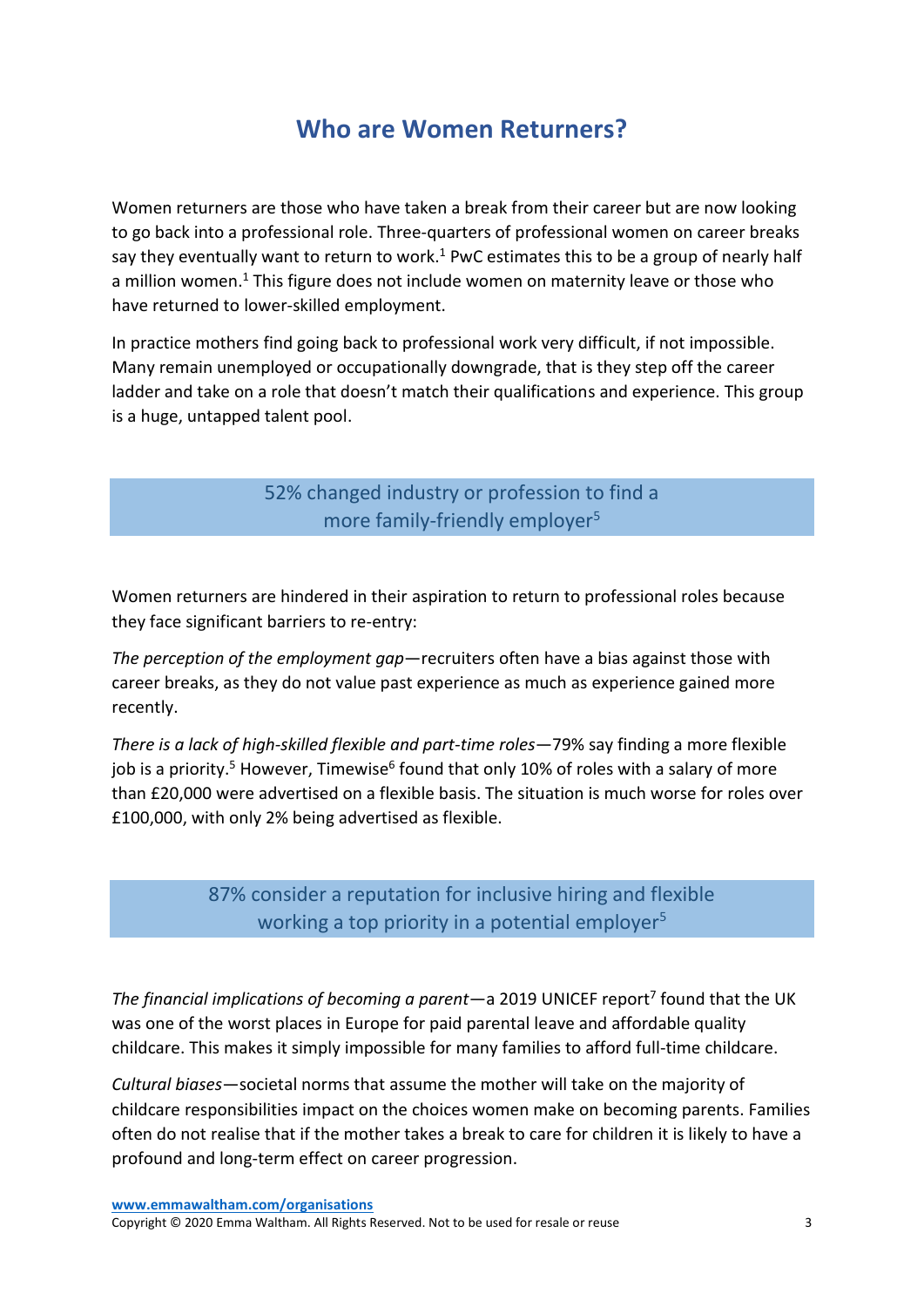*The mother load*—the mental strain of juggling a career role with family life, while working in organisations that are not set up to support parents, deters women from going back into a professional role.

*Non-linear careers*—women who take a break or occupationally downgrade end up with a non-linear career path. Recruiters tend to be biased against applicants who have this type of 'squiggly' work experience, preferring more traditional career progression.

*Ambition bias*—employers often incorrectly assume that working mothers who want to work part time do not have the same levels of ambition or commitment as those seeking full-time work. It is common therefore for part-time workers to find that their careers stall due to lack of promotion and/or training opportunities. Between 52–66% of working mums (the percentage depends on whether they are working part time, full time, flexibly or are self-employed) say they feel they have 'fallen behind with their careers and would like to get back on track'. 6

The result of this myriad of barriers means that three-fifths<sup>1</sup> of women returners take up lower-skilled roles, where flexible jobs are more accessible. There is a high financial penalty levied for this. Connolly and Gregory<sup>8</sup> discovered in 2009 that the 'full-time to part-time' earning penalty for working mums was:

- 12% if they stayed with the same employer
- 32% if they moved to a new employer.

Manning and Petrongolo<sup>9</sup> similarly found in 2008 that female graduates who had previously worked full time and then returned to work part time suffered a pay penalty of 21%.

PwC<sup>1</sup> estimates the economic benefit of addressing this career-break penalty is that women would collectively earn an extra £1.1 billion. Bringing this groups' skills and experience back into the workforce would generate an additional economic output of £178 billion annually.<sup>10</sup>

These barriers and thwarted aspirations no longer just apply to women. Social changes are taking place in men and women's lives. Fathers want to be supported at work to take a more equal share of childcare when their children are young.<sup>11</sup> In a survey carried out by the Modern Families Index<sup>12</sup> in 2017, 76% of younger fathers said they would assess their childcare needs before taking a job or promotion.

The priorities of millennials and the generation Zs entering the workforce are also relevant to acknowledge. These groups do not have some of the cultural biases against parenting roles that other groups have, and they value flexibility and balance.<sup>13</sup>

Fathers taking greater responsibility for childcare and thus enabling women to re-join the workforce will ultimately contribute to reducing the gender pay gap and create a levelplaying field so women can participate on equal terms. It is therefore in companies' interests to support all parents.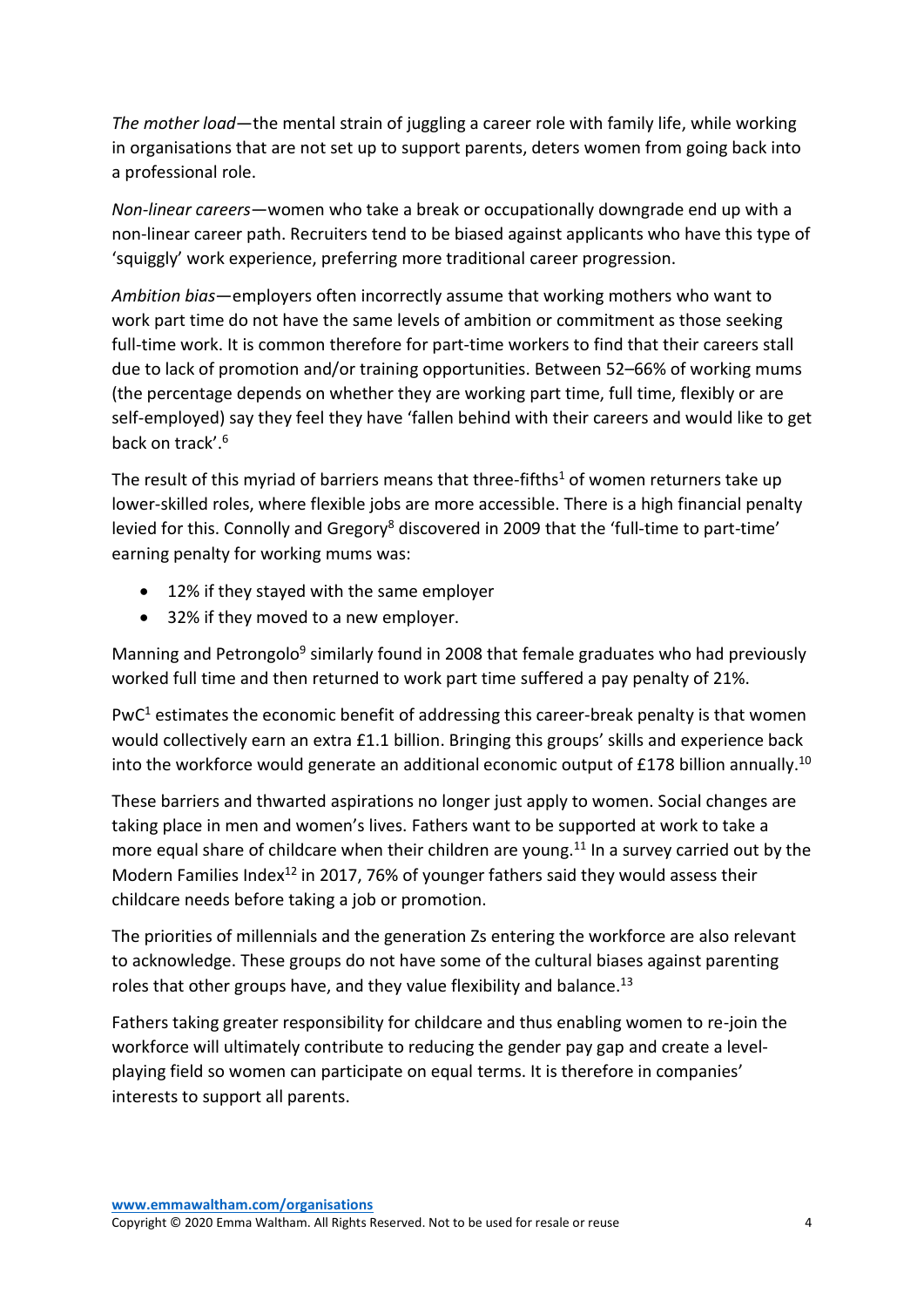## **Why Business Needs Women Returners**

Women returners are an experienced, ambitious group of professionals who face barriers returning to career roles. Businesses are missing out on an experienced talent pool that could make a hugely positive impact on their organisation.

Re-engaging, retaining and developing women returners would:

- Build and sustain a female talent pipeline, enabling more women to reach senior levels in your organisation.
- Broaden the age and gender diversity of your organisation, which is known to give commercial advantage.<sup>14</sup>
- Send out a signal that this is a family-friendly employer.
- Increase productivity, which improves when parents are well-supported and able to effectively juggle home and work.
- Reduce the gender pay gap, as women become better able to progress in the organisation.
- Save money, as when female workers are able to stay in your organisation for longer this reduces recruitment costs and improves productivity.
- Address skills gaps, as so many highly qualified women dip out of the workforce following maternity and their expertise is not being utilised.

How could your organisation address these issues and realise these benefits?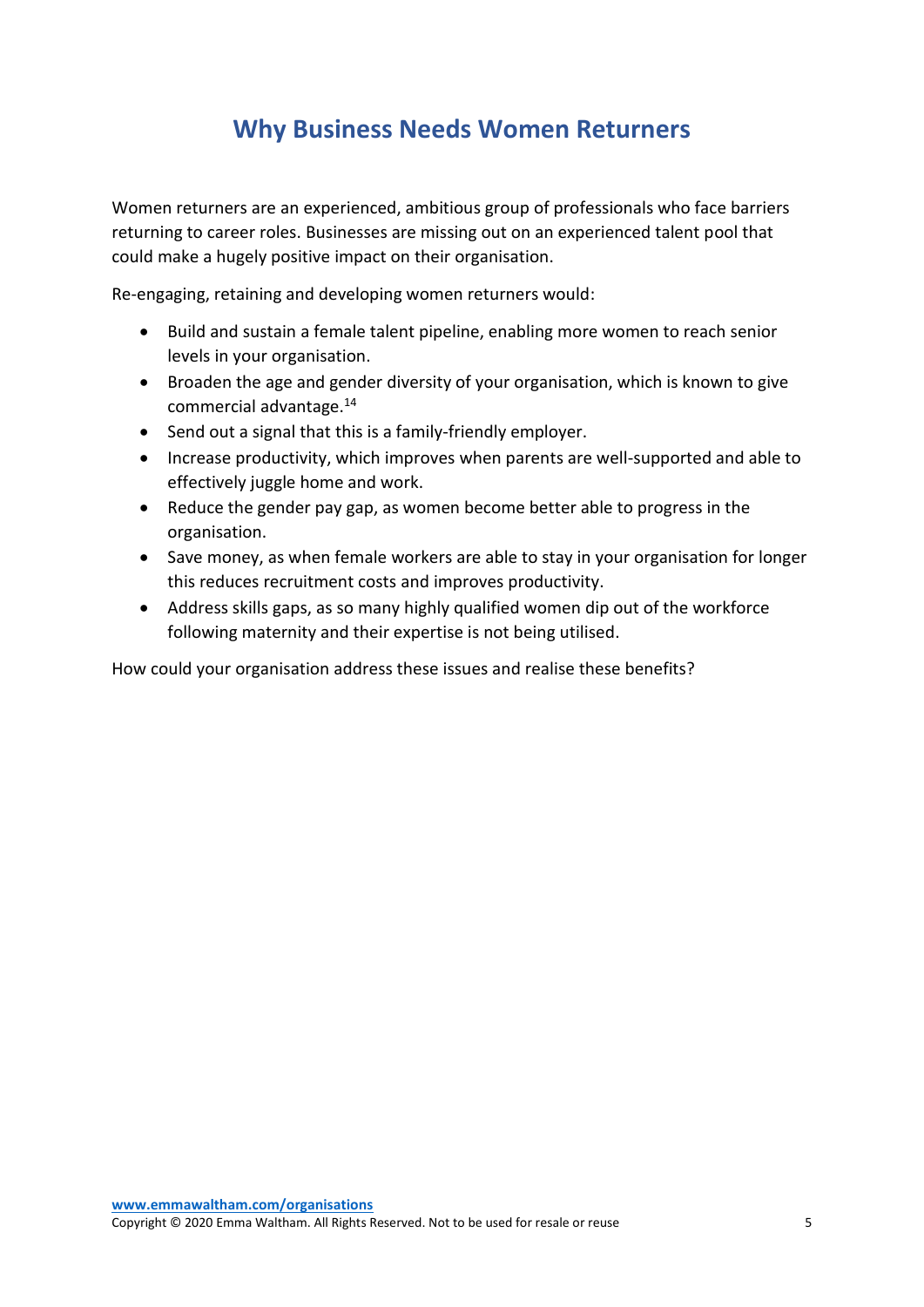## **Current Practice**

Businesses are losing professional women, as over 400,000 females with professional/ managerial expertise are on a career break and want to return to work. <sup>1</sup> Many thousands more women are in work, but find themselves trapped in roles that are lower skilled than they are qualified for, in order to be able to work part time. These groups comprise a vast, untapped talent pool for organisations.

Companies are not attracting and retaining these women for a variety of reasons:

#### **Recruitment**

- Flexible working is a key requirement for the majority of women returners, yet only one in ten roles with a salary over £20,000 are advertised as such.
- Women returners may not have applied for jobs for a long time and this deters them from entering into a recruitment process.
- There are biases against women recruiters when they do apply. Their past experience is not rated as highly as more current expertise and they are often perceived as not committed if they request flexibility or part-time hours.

"How can I inspire my daughter if I cannot go back to work?" Woman returner

#### **Retention**

- Women say that the mental load of juggling work and family life can just be too much. This is exacerbated when line managers and teams are unsupportive.
- There is often insufficient support when they do return to help them with the legal, business or technical changes that have occurred in the business while they were away.
- Low uptake of paternity leave and shared parental leave, due to the financial impact and cultural biases, means women disproportionality carry the childcare burden and are more likely to leave.

"Being well-prepared and up-to-date with the demands of the job would help me return to work successfully" Woman returner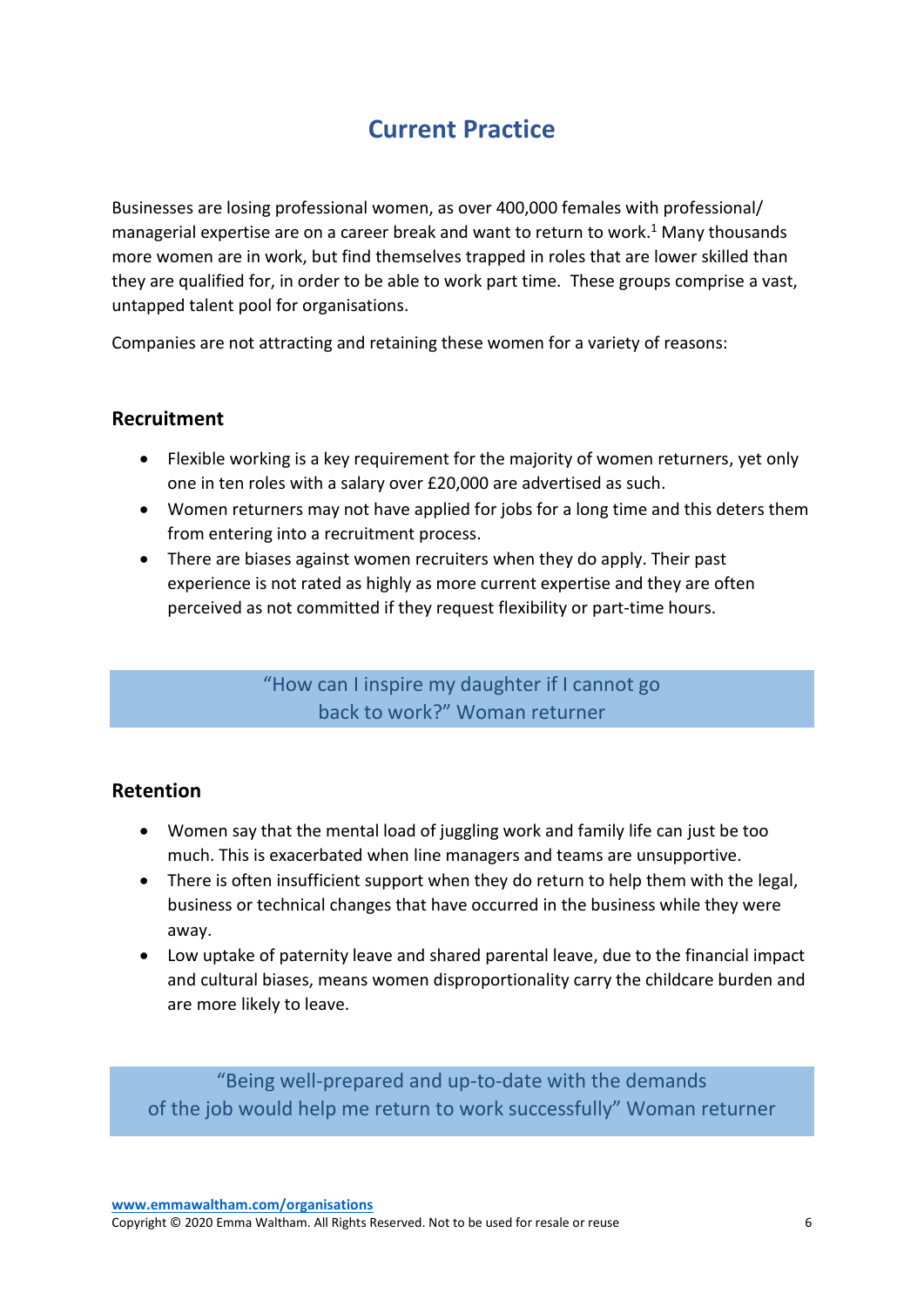"The mindset of individual line managers has a huge impact on retention of women after maternity. Having structured processes in place also helps, as does keeping women on maternity leave informed of changes" HR manager, food sector

> "You feel vulnerable when someone else is doing your job and you're not there" Woman returner

#### **Development**

- When there is a lack of diversity at board level there is unlikely to be a role model demonstrating how family and work life can be blended successfully.
- The female talent pipeline runs dry as women leave the business or are occupationally downgraded in order to work part time.
- Only 2% of roles paying more than £100,000 are advertised as flexible.
- Working mothers are often perceived as unambitious and are not seriously considered for promotion, due to biases against them.

"I need to leave at certain pre-defined times but that doesn't make me less committed" Woman returner

"I am disappointed at not being able to do what I spent so many years training for" Woman returner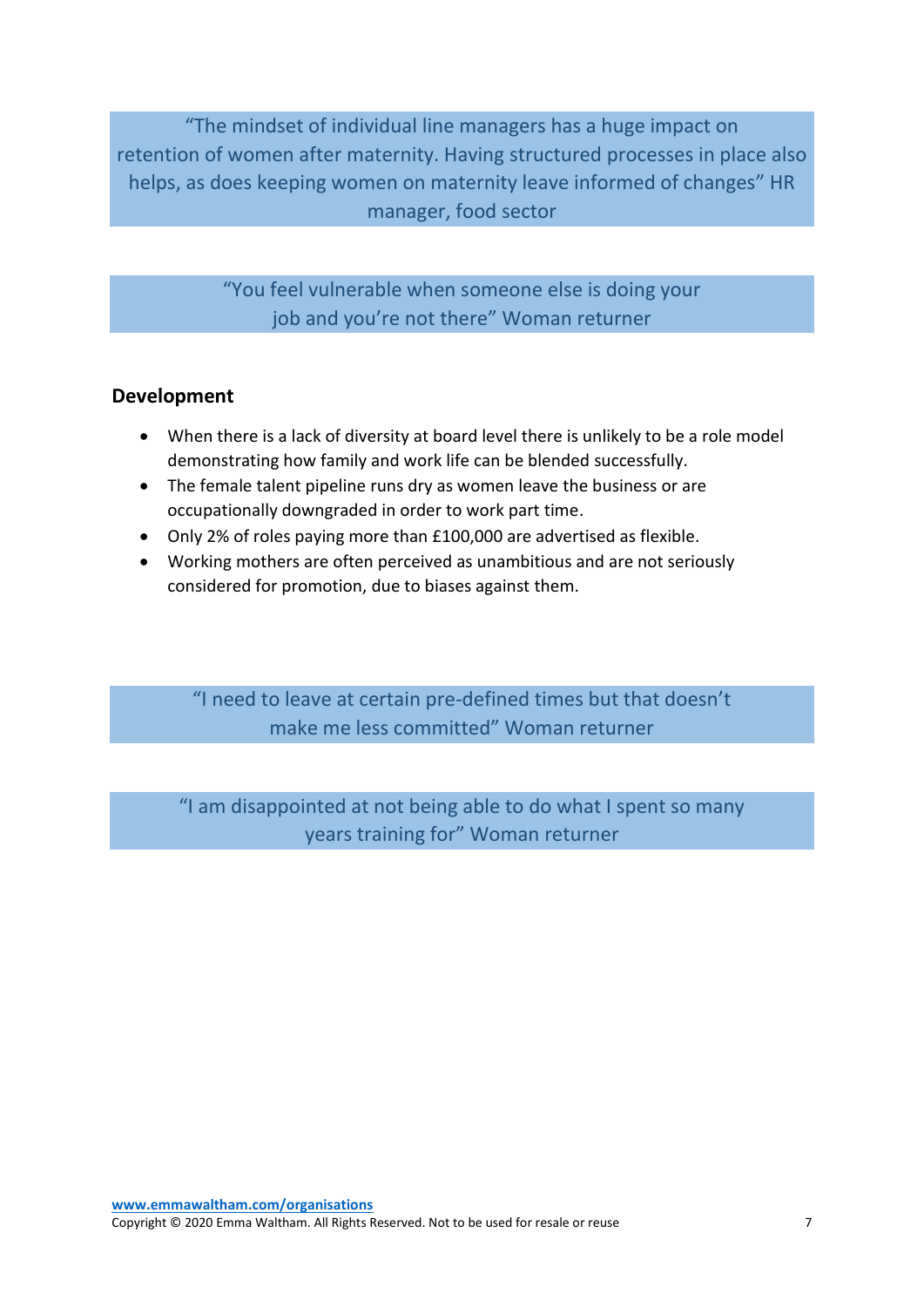## **My Recommendations**

Simple changes can make a huge difference to re-engaging women returners and supporting them so they become part of your organisation's talent pipeline.

#### **Recruitment strategies**

*Flexibility* – Include positive messages in your job adverts about your organisation being supportive of flexible working. When GoCompare and Zurich Insurance made this change to their adverts, it had a rapid and significant impact on the numbers of women returners applying for their roles.

*Language* – Use gender-neutral language in your advertising. <sup>15</sup> Words such as 'assertive', 'self-reliant' and 'ambitious' can put off women from applying. Language like 'co-operative', 'interpersonal' or 'committed', is more likely to resonate with female applicants.

**Simplify the process** – Keep the process simple, be clear in advance what is required and why, and keep any assessments very straightforward. Be prepared to talk about flexibility during the interview process. Women returners may not have applied for jobs for a long time and can feel particularly intimidated by the recruitment process.

*Look for transferable skills* – Value the strengths and transferable skills of women returners, rather than focusing on what they are doing in their current role. The most recent work experience of women returners often isn't indicative of their potential.

*PR* – If your organisation offers returnships or a supported-hire programme, highlight this in your recruitment materials. Enter awards and publicise these initiatives on social media. Make sure women are hearing about the support you can offer them as working parents.

*Marketing* – Reach women returners by using agencies, job boards and Facebook groups that specialise in flexible working. The women I have helped to return to work often turn to their network to find roles, rather than applying through traditional channels, because they feel they will need a referral in order to be able to be taken seriously.

> "I love being a mum. I love work too. I need the diversity of work and family goals" Woman returner

"I used to have so much confidence but now I'm worried I will not be good enough" Woman returner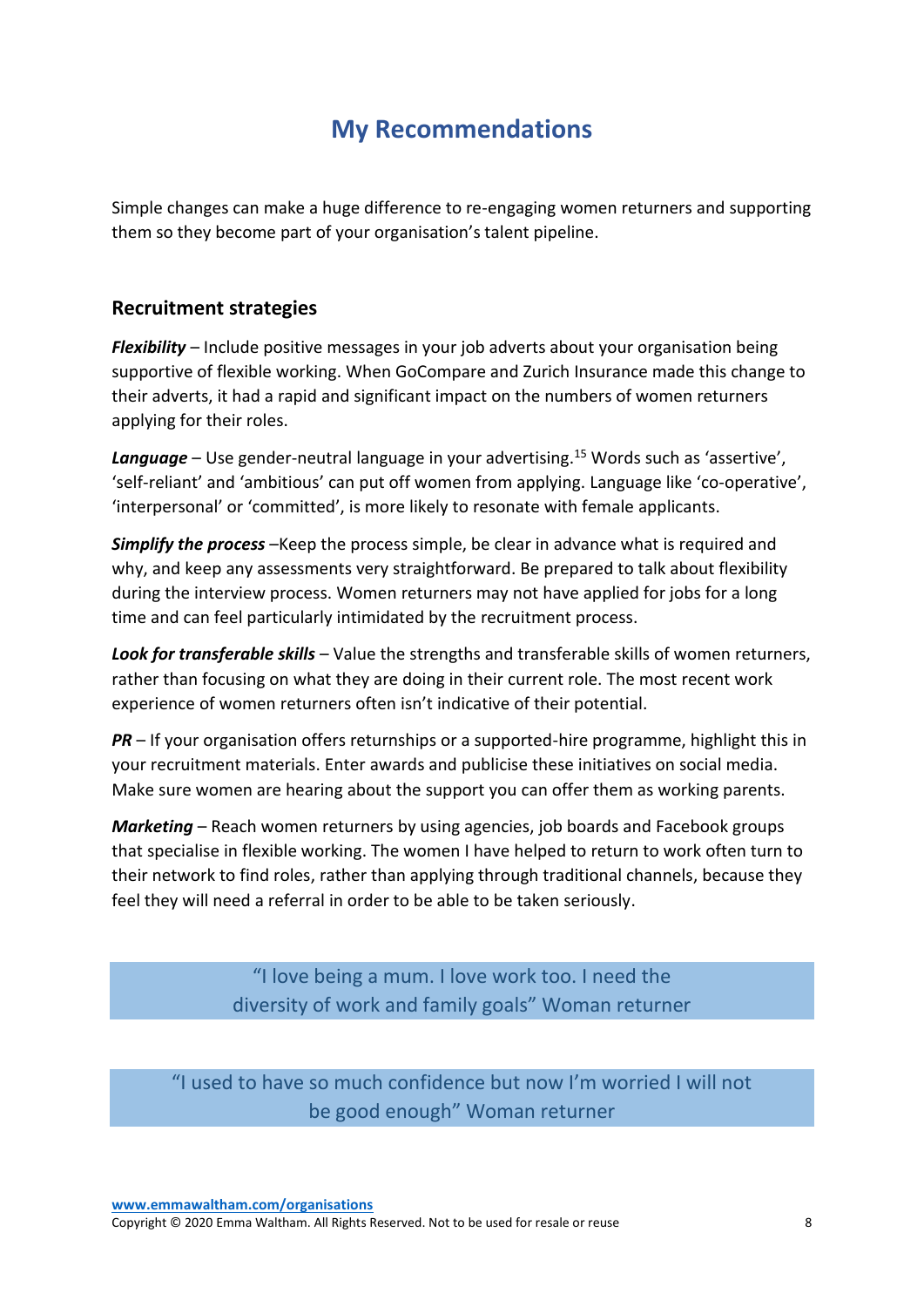#### **CASE STUDIES – INCREASED APPLICATIONS**

⚫ When GoCompare made it clear in 2019 that they were open to flexible working, applications from women increased by 18%.

⚫ Zurich Insurance started advertising senior vacancies in 2019 as a potential part-time, job share or flexible working opportunity, and applications soared by a staggering 45% in just three months. Using gender-neutral language in Zurich Insurance's advert also helped improve their application rate from females, according to the company.

#### **Retention strategies**

**Enhanced maternity benefits** – Offer maternity pay that is above statutory minimum and return-to-work bonuses, to make it more affordable for women to return after maternity. This helps families cope with the UK's high childcare costs. Enhanced shared parental and paternity leave provision also helps, because without it, women disproportionally carry the childcare burden and are more likely to leave the workplace.

*Supported hire/returnship schemes* – Set up returnships or supported hire schemes that give women returners the training, mentoring and coaching they need as they re-enter the workforce. The women returners I have worked with are very concerned about how they will cope with a career role on top of their career. Programmes like this give them confidence that an employer understands their challenges and needs.

*Offer flexibility for all* – Give working parents flexibility so that they have more autonomy over how to organise their lives, and watch productivity and engagement increase. Opening up flexibility to all brings even greater benefits to organisations, giving businesses an edge when it comes to sourcing top talent.

*Engage leaders* – Provide guidance in the form of frameworks, policies and flexible-working examples to managers. In my conversations with working mums, the impact of the attitude of individual line managers is raised time and time again. For a company to successfully reengage women returners, the managerial and leadership teams must understand the business case, and feel motivated and confident in how they can support women returners.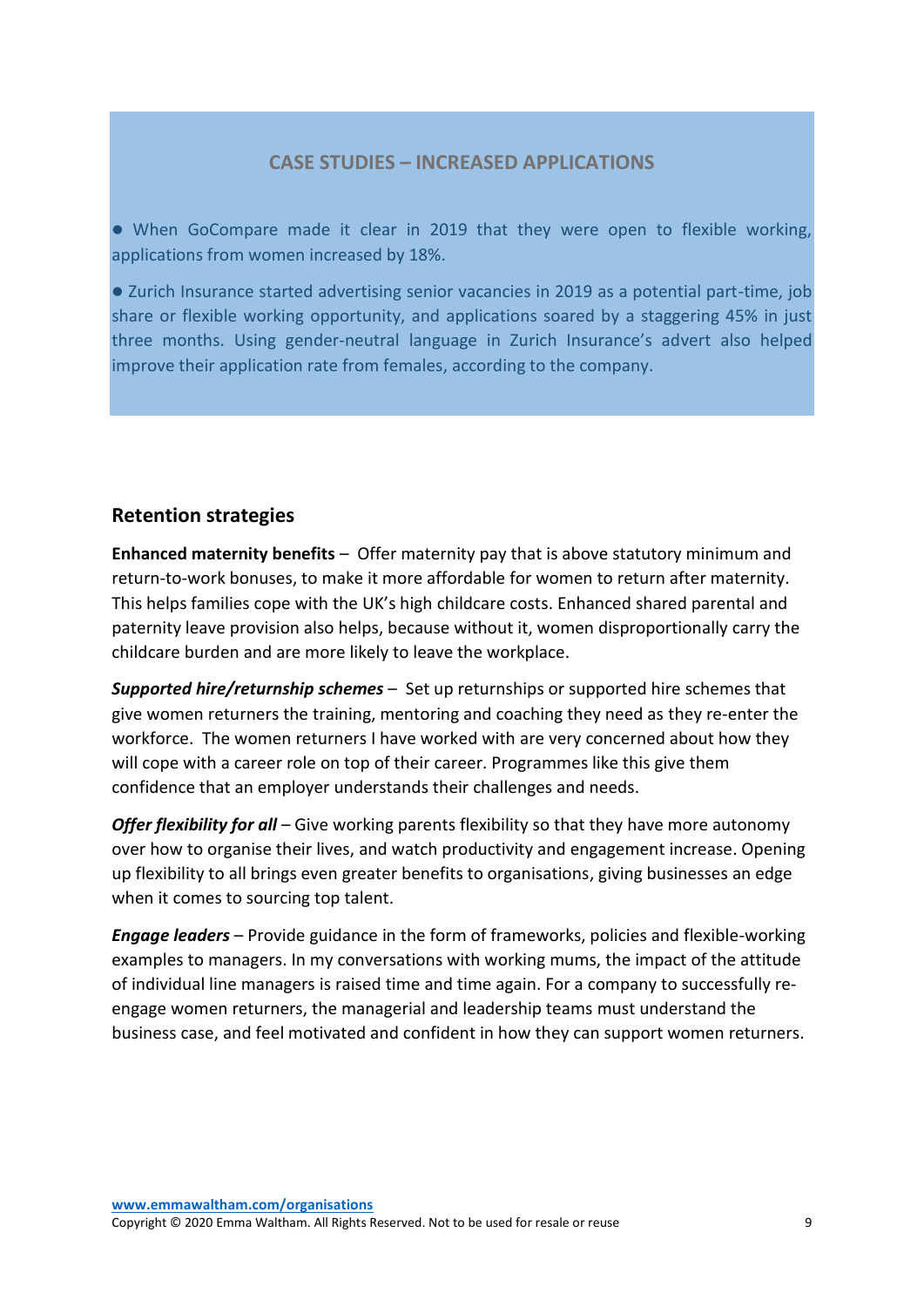#### **CASE STUDY – HEALTHCARE BUSINESS**

Almost all women return to this organisation after maternity leave, and usually to the same role. The HR manager attributes this very high retention rate to the enhanced maternity package the company offers, including a return-to-work bonus, along with the flexibleworking culture of the organisation. This combination of factors means that women can afford to come back to work, and feel able to balance their career and family commitments.

#### **CASE STUDY – SMALL BUSINESS**

Southpaw is a creative agency with around 40 employees and is a good example of how a small organisation can achieve a high retention rate after maternity leave. The HR Manager, Naomi Saxon, says the flexible working culture that extends throughout the organisation is one reason why women return to work, 'It's the norm that people work flexibly and that includes the senior management team, whether it's working part time, or from home.'

Naomi also credits the very strong interpersonal relationships within the organisation with an impact. Women still feel a part of Southpaw, even when they are on maternity leave. While on leave, women are invited to social events, offered keep-in-touch days and given updates on the business. How much they engage is left to them.

#### **Development strategies**

*Training opportunities* – Ensure that part-time and full-time workers are offered the same training. Give those with caring responsibilities more notice, so they have time to arrange cover. They may need help to meet extra childcare costs. Consider if the training can be offered by webinar, for example, rather than on-site.

*Transparency* – Make the criteria and process for promotion open, so that women returners know what they need to be able to demonstrate to progress. Do not allow promotions to be the result of gaining a sponsor, as senior people in the business may have an unconscious bias against working mums.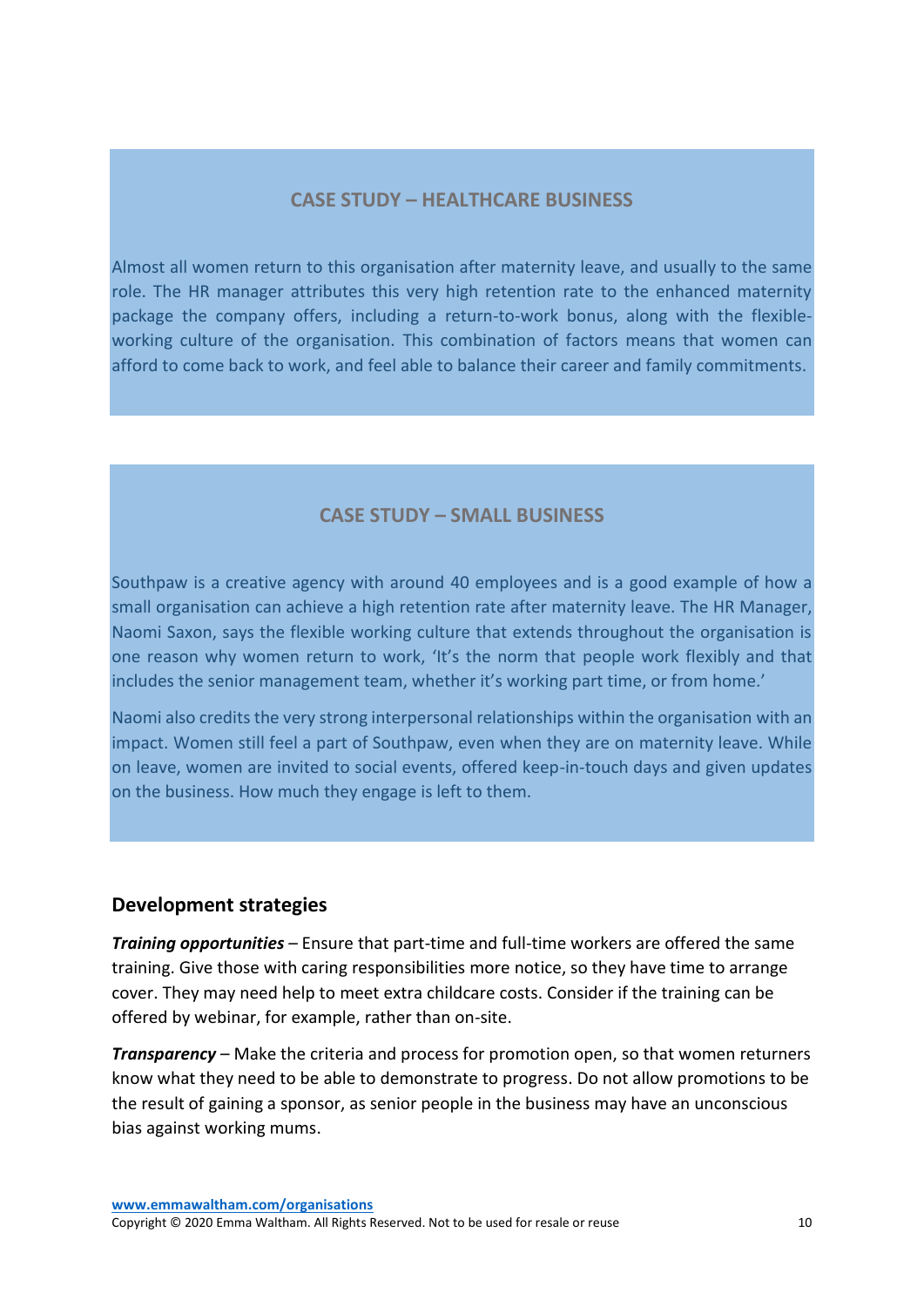#### "All the hard work and qualifications have been wasted" Woman returner

*Transferable skills* – Judge potential on strengths, past achievements and experience, rather than on the current role or level of responsibility, as professional women often take a lowerskilled role in order to work part time.

*Mentoring* – Set up a mentoring scheme to give women returners access to successful, senior women in the organisation who are parents, providing them with a role model who appreciates their particular challenges.

*Coaching* – Offer women 1:1 coaching so that they receive the support they need during the maternity transition, to enable them to sustain their performance and take a long-term view of their career. Coaching helps women understand their priorities and to develop effective strategies for balancing their careers and caring responsibilities. The women I coached as part of Oxfam's Future Skills programme, said it had significantly increased their confidence in what they had to offer employers and what they would be able to achieve in the workplace.

#### **CASE STUDY – 1:1 COACHING**

Compass set up a Leadership Accelerator Programme for women returners to give them the skills and experience they need to progress into senior roles. Director Amanda Scott says that the women on the programme particularly value the 1:1 executive coaching they receive from an external coach. The opportunity to access this support was the key reason women applied.

#### **CASE STUDY – PROMOTION FRAMEWORK**

Liz Ince is a Managing Solution Architect at Capgemini and praises its transparency around grades and promotion, saying that the open and transparent policies give all a level-playing field. The promotion process is documented online and anyone can apply having compared skills and job requirements against published tables. 'It is a clearly documented process and doesn't involve dodgy handshakes and being members of the same golf club,' says Liz.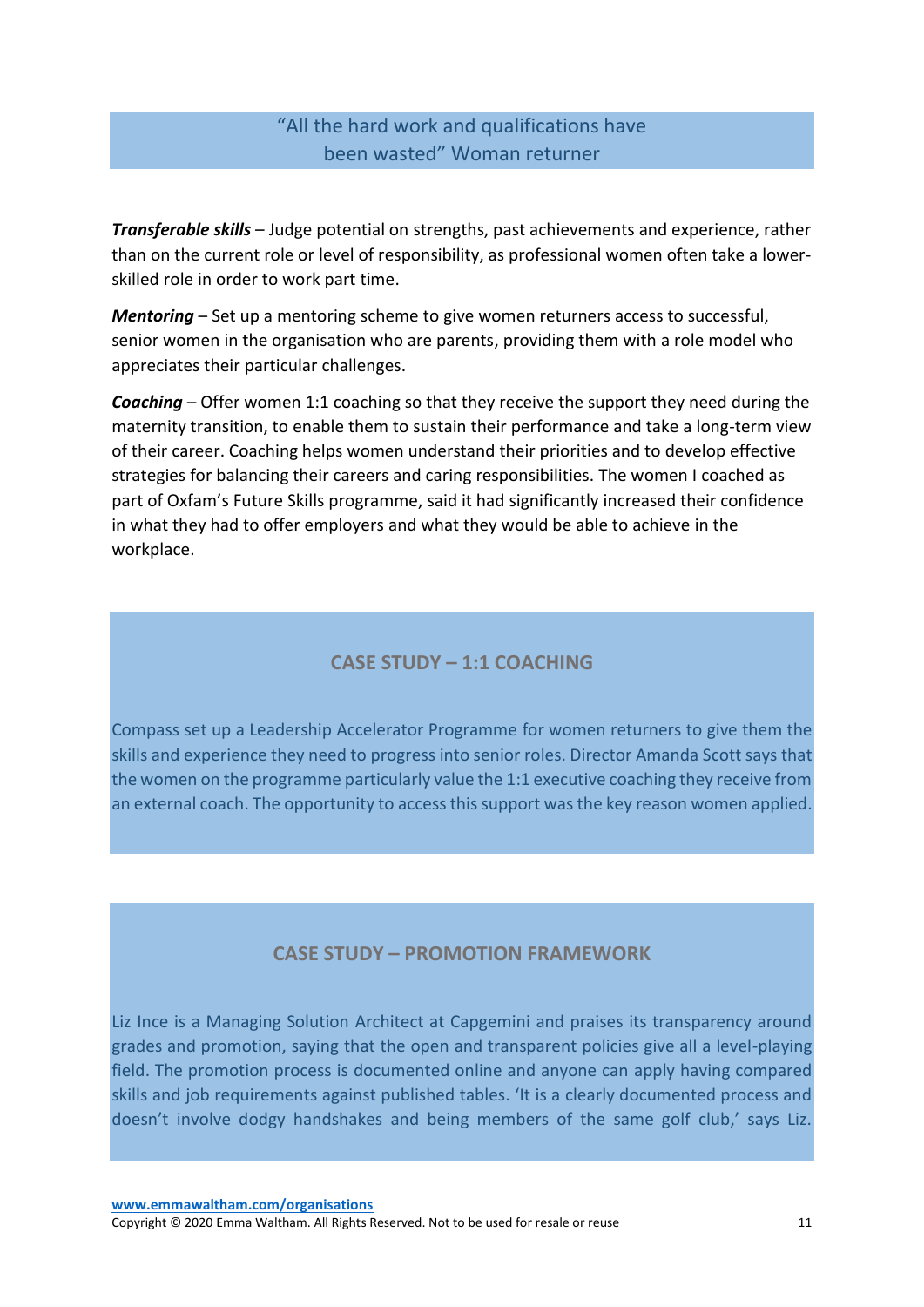## **Conclusion**

Women with professional and managerial expertise remain ambitious after becoming parents, and want to continue to progress their careers, but are unwilling to sacrifice time spent parenting their young children. As a result, after maternity, women often feel there is no option but to leave the workforce entirely or take a lower skilled job, to be able to work around their family.

Three-quarters of women in this position say they would like to return to a professional role but they face significant barriers. This means businesses are missing out on valuable talent. The impact is significant – on the female talent pipeline, gender diversity at senior levels and the gender pay gap. It increases recruitment costs as businesses try to replace the talent that they lose.

Currently, companies are not doing enough to engage this group of experienced women. They can change this by implementing simple strategies that will enable their business to attract, retain and develop women returners.

In bringing these women back into the workplace and giving them the support they need to thrive, both working mums and businesses will reap the benefits. Women will be able to once again use the skills and knowledge they have worked so hard for. Businesses in turn will gain expertise, and productive and engaged staff. This will lead to more diversity at senior levels, and reduce the gender pay gap, recruitment costs and absenteeism.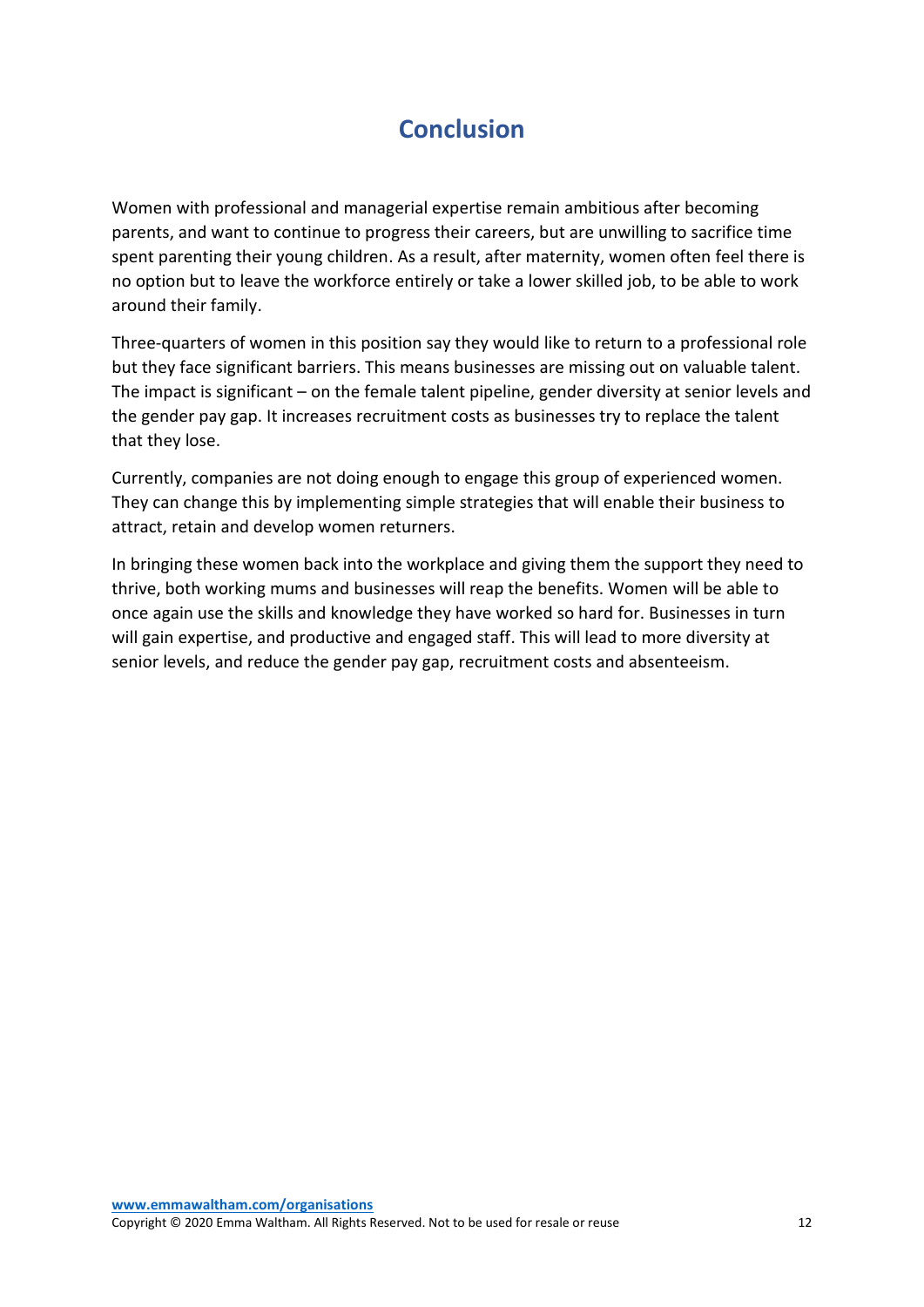## **Biography**

Emma Waltham specialises in working with organisations to improve the experience of women returning to work after maternity, though consultancy and coaching.

Prior to taking a maternity break, Emma Waltham worked as a client services director in the recruitment and media sectors, including at executive-board level. She gained extensive, first-hand business expertise in business transformation and leadership.

Following her break Emma gained a Certificate in Coaching with the University of Cambridge.

Her combination of personal and professional expertise in successfully climbing the corporate ladder and returning to work after becoming a parent, gives her an insightful and valuable perspective on both the needs of women returners and the organisations they work for.

Organisations Emma has worked with include the Department for Business, Innovation and Skills, Hobsons plc, HSBC, Group GTI, MyKindaFuture, Oxfam and the UK Atomic Energy Authority.

To discuss how Emma Waltham can help your organisation engage and develop women returners, please email [emma@emmawaltham.com.](mailto:emma@emmawaltham.com)

## **CONTACT**

[emma@emmawaltham.com](mailto:emma@emmawaltham.com) [www.linkedin.com/in/emmawaltham](http://www.linkedin.com/in/emmawaltham) [www.emmawaltham.com](http://www.emmawaltham.com/)